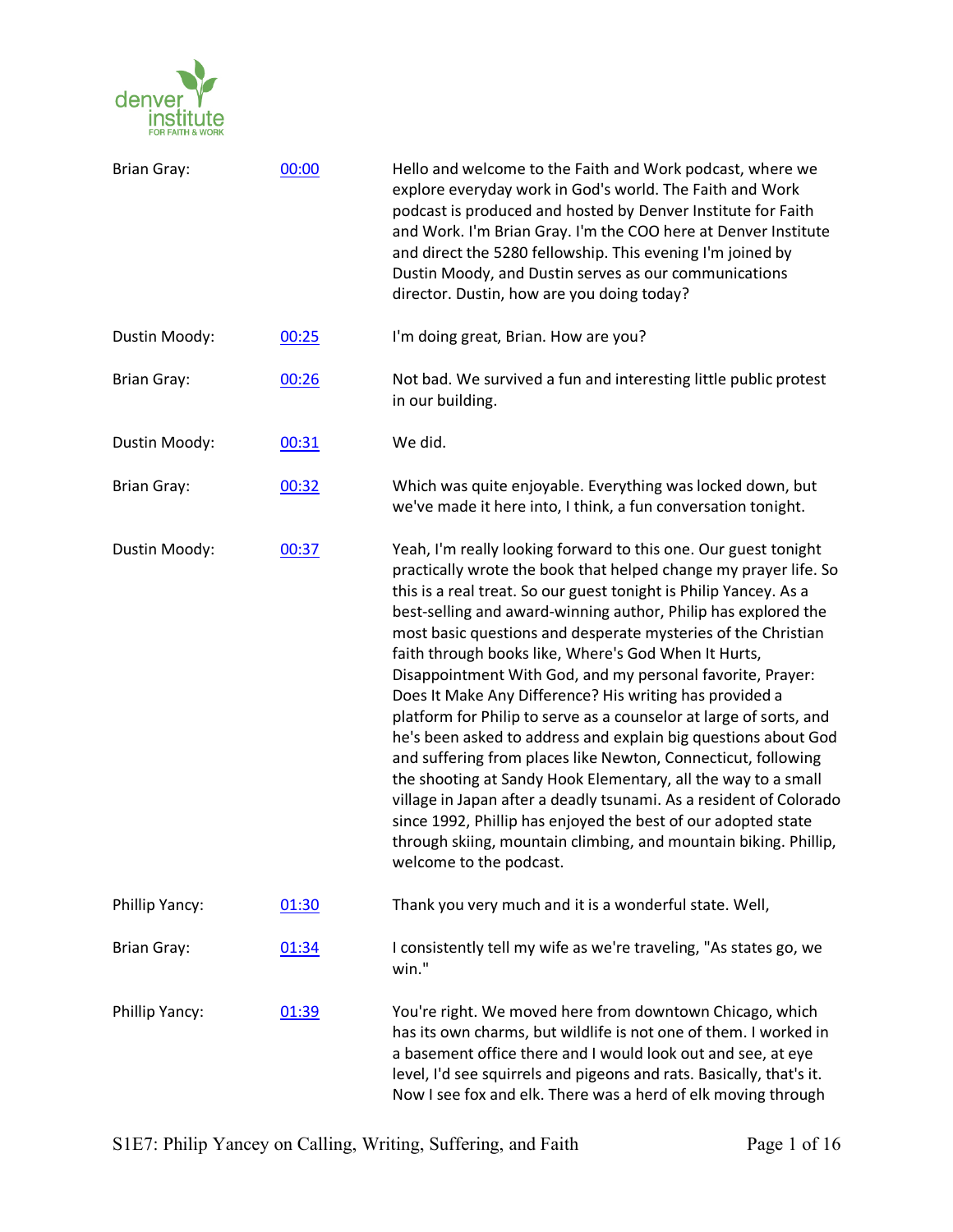

my yard today and a bobcat. We had a mountain lion in our yard a week ago, so that part is improved a lot.

| Dustin Moody:      | 02:06 | Yeah.                                                                                                                                                                                                                                                                                                                                                                                                                                                                                                                                                                                                                                                                                                                                                                                                                 |
|--------------------|-------|-----------------------------------------------------------------------------------------------------------------------------------------------------------------------------------------------------------------------------------------------------------------------------------------------------------------------------------------------------------------------------------------------------------------------------------------------------------------------------------------------------------------------------------------------------------------------------------------------------------------------------------------------------------------------------------------------------------------------------------------------------------------------------------------------------------------------|
| <b>Brian Gray:</b> | 02:07 | Why don't you stay stay indoors? And you've lost that lake<br>effect snow, which I'm sure is not too bad of a trade as well.                                                                                                                                                                                                                                                                                                                                                                                                                                                                                                                                                                                                                                                                                          |
| Phillip Yancy:     | 02:14 | Well, we have plenty of snow in Evergreen where I live. But it<br>melts, unlike Chicago.                                                                                                                                                                                                                                                                                                                                                                                                                                                                                                                                                                                                                                                                                                                              |
| <b>Brian Gray:</b> | 02:20 | It goes away here.                                                                                                                                                                                                                                                                                                                                                                                                                                                                                                                                                                                                                                                                                                                                                                                                    |
| Phillip Yancy:     | 02:20 | It sticks around and turns around in one day. Whereas in<br>evergreen tends to stay white, so ever-white we call it the<br>winter months.                                                                                                                                                                                                                                                                                                                                                                                                                                                                                                                                                                                                                                                                             |
| <b>Brian Gray:</b> | 02:28 | Well, we certainly love having you here. You've been, I think, a<br>friend and just a real encouragement to us here at Denver<br>Institute. I was describing you the other day to someone who<br>Well now, she was in her early twenties and she'd never read a<br>Philip Yancey book. And I about fell out of my chair with some<br>frustration.                                                                                                                                                                                                                                                                                                                                                                                                                                                                     |
| Dustin Moody:      | 02:47 | It's a travesty.                                                                                                                                                                                                                                                                                                                                                                                                                                                                                                                                                                                                                                                                                                                                                                                                      |
| <b>Brian Gray:</b> | 02:47 | Yeah. I said, "I don't understand. Tell me you know who the<br>Beatles are?" But I was describing it. I said, "Well, Phillip's<br>primary work was originally journalism and editing and is now<br>most well-known for writing. Probably secondarily teaching that<br>comes along with that." But I described, I said, "I suspect his<br>calling is to be about public challenging, authentic theological<br>reflection." That's how I've experienced you. That was you in my<br>own words. I feel like your reflections have been, they're very<br>public through writing, but they're always challenging and<br>they're always authentic. Now, that was my description. Out of<br>curiosity, how would you describe your own sense of vocation<br>and your own sense of calling and how that captures your<br>work? |
| Phillip Yancy:     | 03:34 | I feel very blessed because I'm able to work out my life in a way<br>that other people can interact with, give me feedback on, and<br>when I sit down to write a book, I never sit down to write a<br>book that I know something about because I would be bored if I<br>already knew the answer. So when I run up against a wall, I                                                                                                                                                                                                                                                                                                                                                                                                                                                                                   |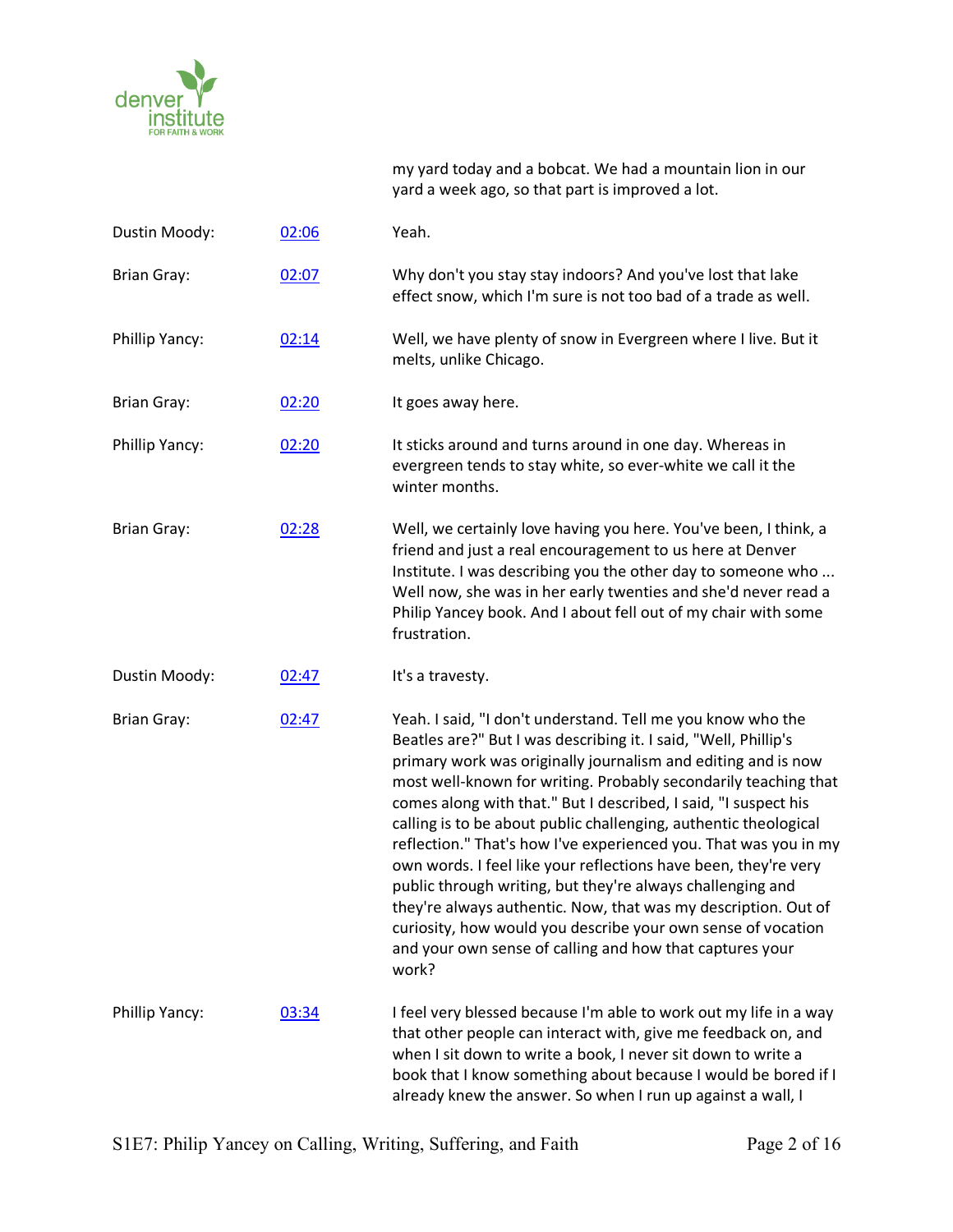

|                    |       | don't understand prayer, for example, "Oh, then I should write a<br>book about it." Not because I'm the world's best prayer,<br>because I'm the world's worst prayer, but it gives me the chance<br>to grapple with something that's been bothering me. So I<br>started writing books about pain and suffering because that was<br>a block to my faith. How can I believe in a good God when all<br>these terrible things are happening, including to people close to<br>me, whom I love?                                                                                                                              |
|--------------------|-------|------------------------------------------------------------------------------------------------------------------------------------------------------------------------------------------------------------------------------------------------------------------------------------------------------------------------------------------------------------------------------------------------------------------------------------------------------------------------------------------------------------------------------------------------------------------------------------------------------------------------|
| Phillip Yancy:     | 04:20 | So I feel unusually blessed. A lot of writers are experts in some<br>particular field and I'm not. And a lot of Christian spokespeople,<br>as it were, are professors or pastors and they have a radio<br>platform. I'm not. It's just me in my basement office and I don't<br>have to raise money and I don't have to report to a board. So I<br>grew up in an unhealthy church. I'm open about that. I call it a<br>toxic church, one I'm in recovery from. And a lot of the things<br>that I was taught in that church I later found out were not true.                                                             |
| Phillip Yancy:     | 05:00 | I had been betrayed and deceived. And for awhile, I threw them<br>all away and then gradually, bit by bit, I re-picked them up,<br>picked them up again, turned them over and tried to find what<br>is authentic, what is something that I can stand behind, and<br>tried not to repeat the mistakes that I thought my church had<br>made. And of course I did somewhere along the way. But I am<br>able to have that single focus of only write what I can stand<br>behind, not the propaganda, not the machine, not what the<br>church tells me or my board tells me or whatever. The solitary<br>pilgrim exploring. |
| <b>Brian Gray:</b> | 05:43 | Well still, that is such a  That's gift to those of us who resonate<br>in so much with some of your reflections. I think that, to me, is<br>that public nature of it and that's that authenticity comes<br>through, but it's  Your reflections aren't always easy. They're<br>challenging in the most welcome of ways. That's how I've<br>always just described and I think loved your work and your<br>writings.                                                                                                                                                                                                      |
| Phillip Yancy:     | 06:09 | Well, Brian, we're meeting the day after I met with a convention<br>here in town, the Evangelical Theological Society, and that was<br>pretty intimidating because I'm a generalist. I'm a journalist and<br>these guys are all Greek and Hebrew scholars and all this stuff.<br>And I have mixed feelings about the word evangelical to begin<br>with. And so they scheduled a three hour deal and they said,<br>"Well, we could assign people to write papers about your<br>work." I said, "No, that's punishment, don't do that." And we                                                                            |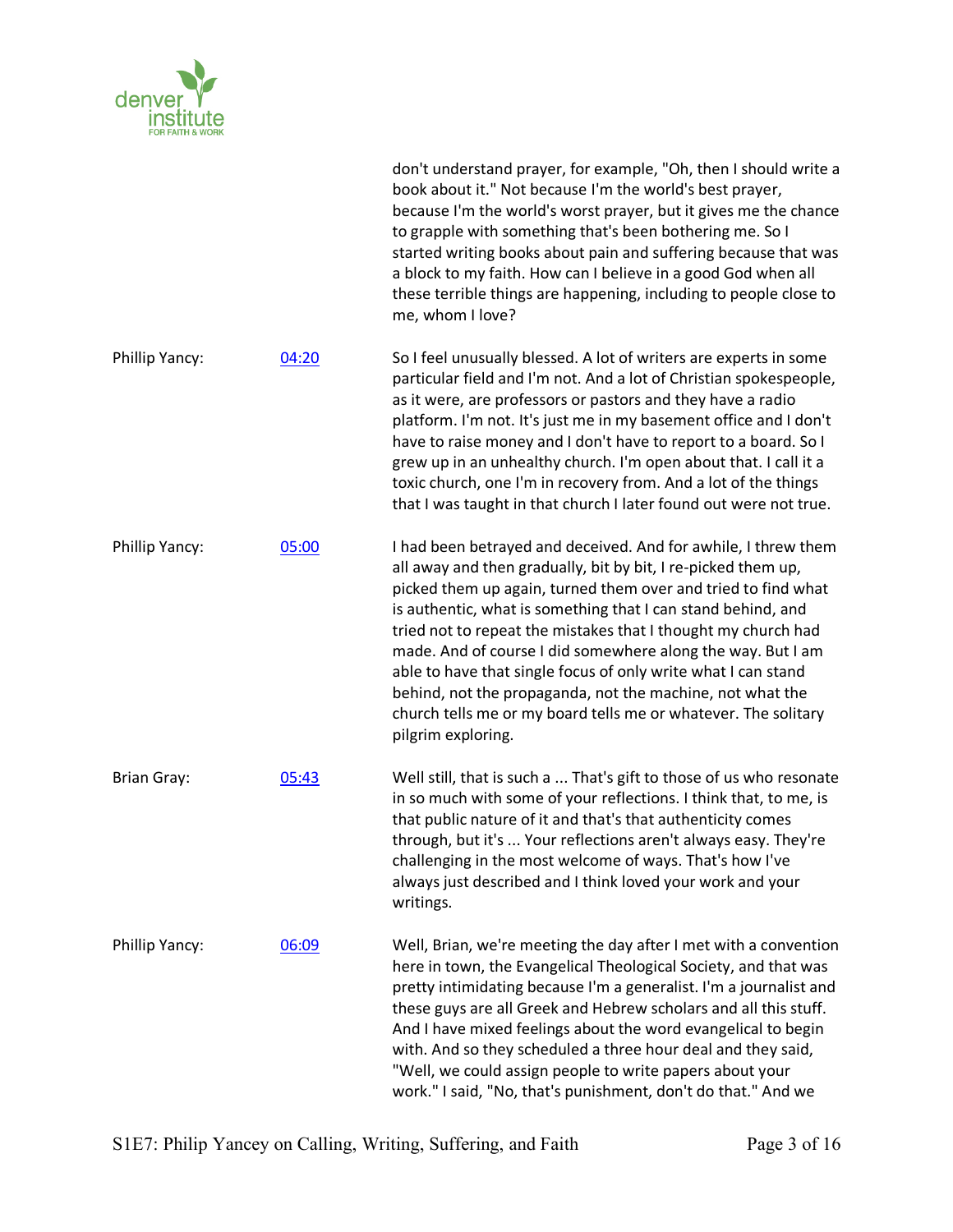

|                    |       | tried  What can we do for three hours? And said, "Well okay,<br>how about this? How about if I talk about things I figured out,<br>things I haven't figured out, and things that really disturb me<br>and I'm struggling with?"                                                                                                                                                                                                                                                                                                                                                                                                                                            |
|--------------------|-------|----------------------------------------------------------------------------------------------------------------------------------------------------------------------------------------------------------------------------------------------------------------------------------------------------------------------------------------------------------------------------------------------------------------------------------------------------------------------------------------------------------------------------------------------------------------------------------------------------------------------------------------------------------------------------|
| Phillip Yancy:     | 06:56 | And it was a wonderful exercise at my age, I'm almost 70, not<br>quite there, to be able to sit down, reflect and say, "These<br>things are kind of foundational. I can plant my flag here and say<br>I operate out of this frame. These things I had no clue about<br>whatsoever. And then there are a lot in the middle." And that<br>was the longest page, the things that challenged me, the things<br>that disturb me. And I'm able just to say, "I'm still struggling. I'm<br>still working. I'm still trying to figure that out."                                                                                                                                   |
| Phillip Yancy:     | 07:27 | And I love the Bible because it's so full of that lost-ness. Read<br>the psalms where so many of the psalms, I think Eugene<br>Peterson who translated said two thirds of the psalms are<br>psalms of lament, psalms of being upset about what's going on<br>in the world. And we're not only given the freedom to voice<br>that, we're given the words in the Bible to use. If you run out of<br>words, just pick up one of the psalms.                                                                                                                                                                                                                                   |
| <b>Brian Gray:</b> | 07:55 | Permission.                                                                                                                                                                                                                                                                                                                                                                                                                                                                                                                                                                                                                                                                |
| Phillip Yancy:     | 07:56 | Yeah. Absolute permission.                                                                                                                                                                                                                                                                                                                                                                                                                                                                                                                                                                                                                                                 |
| Dustin Moody:      | 08:00 | Philip, I'm curious. Talk to us a little bit more about where being<br>the voice for the suffering, or at least the explanation of it, fits<br>into your calling. So when this podcast is published, we'll be<br>approaching the sixth anniversary of the Sandy Hook shooting in<br>Newton, Connecticut. I know that you were there shortly after<br>that and you wrote that people were asking questions like,<br>"Why doesn't God intervene? Where can I find comfort? Why<br>do such things happen?" How has this, for lack of a better word,<br>job of giving voice to Christian suffering, how has that played<br>out over the last several years or decades for you? |
| Phillip Yancy:     | 08:40 | In addition to what you just mentioned, just this week we had a<br>meeting because Columbine is coming up on their 20th<br>anniversary.                                                                                                                                                                                                                                                                                                                                                                                                                                                                                                                                    |
| <b>Brian Gray:</b> | 08:48 | Oh is it 20?                                                                                                                                                                                                                                                                                                                                                                                                                                                                                                                                                                                                                                                               |
| Phillip Yancy:     | 08:49 | 20 years, yes. And so they're planning a major, not a big mass<br>celebration. Celebration is memorial, remembrance. And so I've                                                                                                                                                                                                                                                                                                                                                                                                                                                                                                                                           |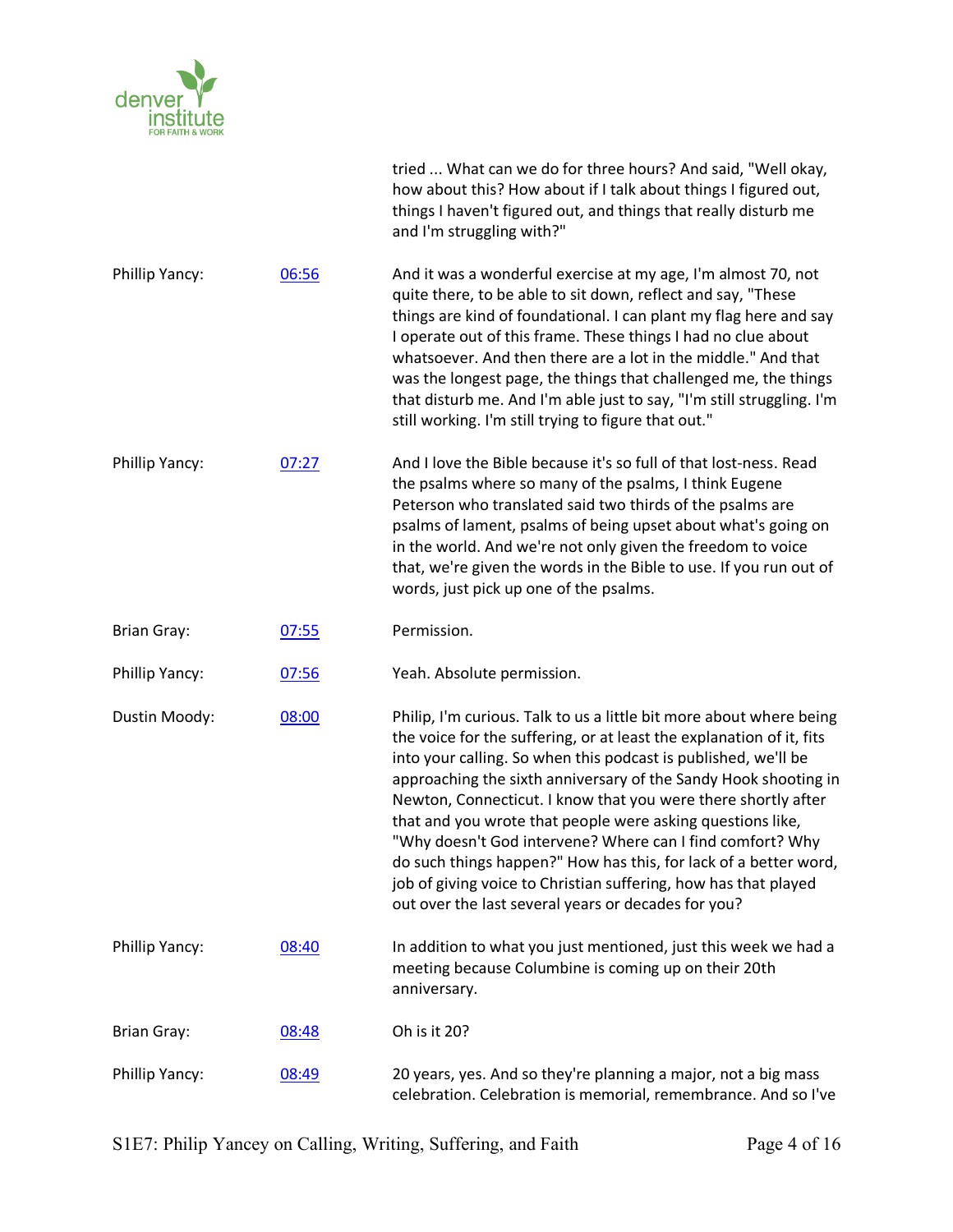

|                    |               | been involved in some of the discussions around that. However,<br>I think my own focus on suffering came about for more personal<br>reasons. I've told the story. I'm writing a memoir now, and I'm<br>telling all the details, but I've not told full details until this point.<br>When I was a year old, my father got polio, was paralyzed. And<br>people who loved him, people who cared for him, he was<br>planning to be a missionary, he was 23 years old, and they<br>decided that it could not possibly be God's will for him to die. So<br>they became so convinced of that that they prayed and<br>removed him from the iron lung and from the hospital. And<br>about 10 days later he did die. And these were not people who<br>had murderous intent by any means. One was his wife, my<br>mother. These were people who made a mistake in theology. |
|--------------------|---------------|------------------------------------------------------------------------------------------------------------------------------------------------------------------------------------------------------------------------------------------------------------------------------------------------------------------------------------------------------------------------------------------------------------------------------------------------------------------------------------------------------------------------------------------------------------------------------------------------------------------------------------------------------------------------------------------------------------------------------------------------------------------------------------------------------------------------------------------------------------------|
| <b>Brian Gray:</b> | 09:58         | Misplaced theology.                                                                                                                                                                                                                                                                                                                                                                                                                                                                                                                                                                                                                                                                                                                                                                                                                                              |
| Phillip Yancy:     | 09:58         | Yeah. They thought, "We know God's will." And in a sense it was<br>like the tree of the knowledge of good and evil. God says,<br>"That's my prerogative, not yours." And I realized what you<br>believe matters, has , in this case, fatal consequences. Later,<br>when I became a journalist, young journalist, I really didn't<br>know how life worked, but journalism is usually about dramatic<br>things. And I was often sent to interview people. In fact, I did a<br>number of the drama in real life articles for Reader's Digest<br>magazine. So these are people attacked by grizzly bears and<br>crocodiles and lost in blizzards and things like that.                                                                                                                                                                                               |
| Phillip Yancy:     | 10:44         | And I would interview these people. To a person, they would<br>say the experience was bad enough, but the worst part was<br>when people from the church came to visit me because they all<br>had a different theory. Some people said you deserved it. You<br>did something terribly wrong. You're being punished. Other<br>people said, "No, it wasn't being punished. Satan's attacking<br>you, it's spiritual warfare." And other would come in and say,<br>"No, it's not Satan, it's God. But God has chosen you to be an<br>example to others in the church."                                                                                                                                                                                                                                                                                               |
| Phillip Yancy:     | <u> 11:16</u> | And I didn't  I'm in my twenties myself. I didn't know what to<br>believe. And I had the shadow hanging in me in, in my family<br>background. And so very early, that was really my first real<br>book, I learned if you don't know the answer to something, then<br>write a book about it. You can spend as much time as you need<br>going to people who helped. And in the process of doing that, I<br>met this Doctor Paul Brand, who became a father figure for me.<br>I was one year old when my father died. And so I had no father                                                                                                                                                                                                                                                                                                                        |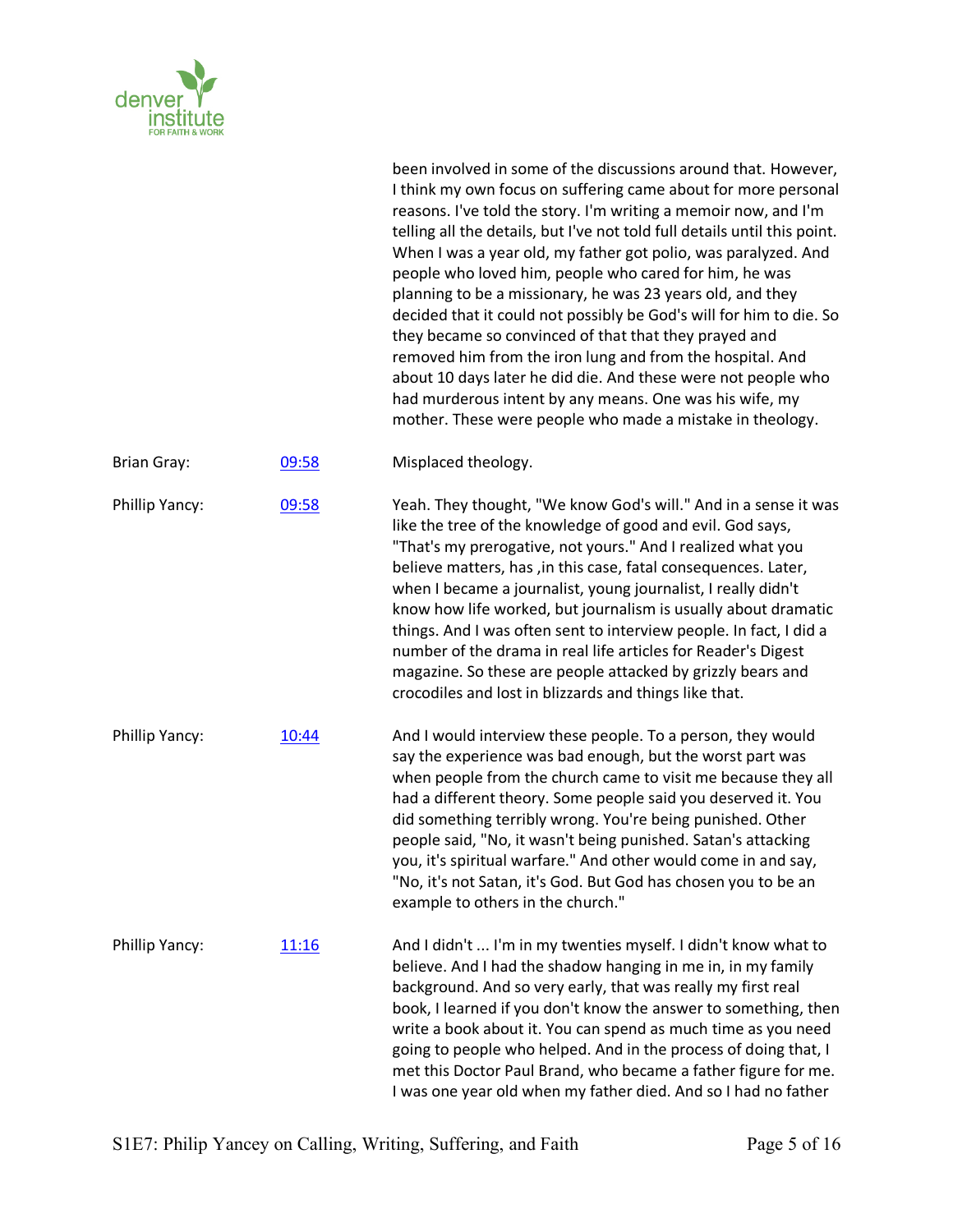

|                |       | figure at all, no memory, still have no memory. And an adult,<br>very wise man, who had spent his life working with people who<br>feel no pain but feel great suffering, people with leprosy. Their<br>nerve cells don't work anymore. And that's why they destroyed<br>their own bodies. They're not aware of it.                                                                                                                                                                                                                                                                                                                                                                                                     |
|----------------|-------|------------------------------------------------------------------------------------------------------------------------------------------------------------------------------------------------------------------------------------------------------------------------------------------------------------------------------------------------------------------------------------------------------------------------------------------------------------------------------------------------------------------------------------------------------------------------------------------------------------------------------------------------------------------------------------------------------------------------|
| Phillip Yancy: | 12:10 | So that was kind of an odd take on pain. And just someone who<br>had been in the real world in India, a place of great poverty and<br>great suffering. He became a mentor to me and the book was<br>called, Where IS God When It Hurts? And then I started getting<br>phone calls from places like Columbine, Virginia Tech,<br>Newtown, Connecticut, saying, "That's the only question we're<br>asking these days, can you come and talk about that?" And that<br>wasn't something I chose or would have sought. But I always<br>said yes, if I could possibly make it, because I felt I was invited<br>into holy ground.                                                                                             |
| Phillip Yancy: | 12:51 | And it is so important what you believe. What I find is that if I<br>had to conclude one thing that I would say to those who are<br>suffering is that God is always on the side of the one who<br>suffers. And so many people think, "God is against me. I've got<br>sticking pins in me." Whatever. And the reason I know that and<br>can say that with confidence is that God gave us a face. God<br>gave us a son, Jesus. And the Bible tells us that's the express<br>image of the invisible God. If you want to know what God is like,<br>look at Jesus. Just follow Jesus around and see how he responds<br>to someone who's suffering.                                                                          |
| Phillip Yancy: | 13:29 | Unlike the people I interviewed for Reader's Digest, he didn't<br>charge into hospital rooms and say, "Here's why. In fact, he<br>avoided that question. But he always said, 'The god of all<br>comfort. I'm here to bring comfort and healing." And so I can<br>say to the people at Newtown, Connecticut who lost their six<br>year old, seven year old children, "You grieve, God grieves<br>more. You are upset by what happened. God is more upset." It<br>doesn't solve all the problems, but it's important to start there<br>to realize that God is on your side, not the one causing it, but<br>the one who wants to bring comfort and healing through the<br>church, in many cases, in any way that God can. |
| Dustin Moody:  | 14:10 | Yeah. I'm curious if you could talk just a little bit more about<br>what we get wrong as the church, and what we can get right as<br>the church when it comes to ministering to people who are in<br>those places?                                                                                                                                                                                                                                                                                                                                                                                                                                                                                                     |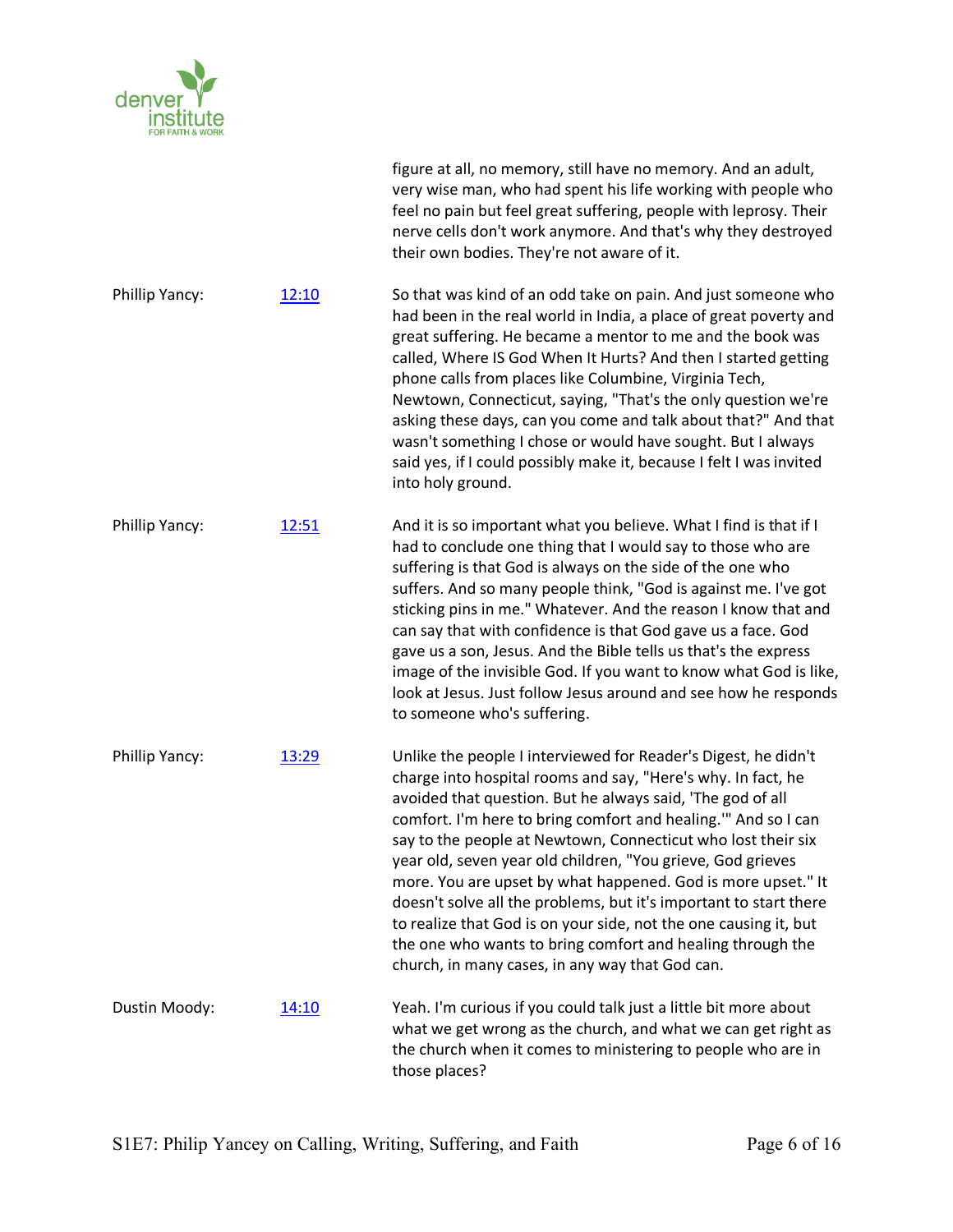

| <b>Brian Gray:</b> | 14:21 | Maybe not being Job's friends, apparently.                                                                                                                                                                                                                                                                                                                                                                                                                                                                                                                                                                                                                                                                                                    |
|--------------------|-------|-----------------------------------------------------------------------------------------------------------------------------------------------------------------------------------------------------------------------------------------------------------------------------------------------------------------------------------------------------------------------------------------------------------------------------------------------------------------------------------------------------------------------------------------------------------------------------------------------------------------------------------------------------------------------------------------------------------------------------------------------|
| Phillip Yancy:     | 14:24 | Yeah. And I often use Job's friend as an example because they<br>did one thing very well when they showed up. They were so<br>upset, they tore their clothes, they sat down and put ashes on<br>their head, which is a custom then, and sat with him in silence<br>for seven days and seven nights.                                                                                                                                                                                                                                                                                                                                                                                                                                           |
| <b>Brian Gray:</b> | 14:42 | And then it went south.                                                                                                                                                                                                                                                                                                                                                                                                                                                                                                                                                                                                                                                                                                                       |
| Phillip Yancy:     | 14:42 | That was great. When they opened their mouth, that's when<br>the problems started.                                                                                                                                                                                                                                                                                                                                                                                                                                                                                                                                                                                                                                                            |
| <b>Brian Gray:</b> | 14:46 | I've never thought about that, you're right, yeah.                                                                                                                                                                                                                                                                                                                                                                                                                                                                                                                                                                                                                                                                                            |
| Phillip Yancy:     | 14:49 | And I've asked many, many people, "Who helped you most?"<br>Not one time has somebody said, "Oh, there was a PhD in<br>philosophy from " They never say that. They usually don't<br>even say pastor. They say, "Well, it was my grandmother. She<br>just would sit there in and crochet or knit. And when I needed<br>some orange juice, she would give me orange juice. Or I needed<br>an ice cube to suck on. She didn't really say anything. She was<br>just there and she loved me." And that's what people who are<br>going through suffering need. They need practical help and they<br>need assurance. "Look, it's not your fault. And we are here to<br>bear your burdens with you. That's what we're called to do as<br>Christians." |
| Phillip Yancy:     | 15:32 | So, what do we get right? Well, often we do surround those.<br>You see these studies, and some of them are kind of strange<br>studies on do Christians who are being prayed for heal quicker<br>after surgery for example? And the answer is yes, not<br>necessarily because of some miraculous intervention, but<br>because what keeps you from healing are things like stress,<br>anxiety, guilt, fear.                                                                                                                                                                                                                                                                                                                                     |
| <b>Brian Gray:</b> | 15:58 | Isolation.                                                                                                                                                                                                                                                                                                                                                                                                                                                                                                                                                                                                                                                                                                                                    |
| Phillip Yancy:     | 15:59 | Loneliness, yes. And if your church community, particularly,<br>surrounds you and says, "Look, don't worry about your kids.<br>We'll take care of your kids. Don't worry about feeding your<br>family, we'll bring you food. We'll walk your dog. We'll cut your<br>grass." Well then that anxiety level goes down. "Okay, I can use<br>all of my resources that God has built into the body for healing."<br>And so that's one of the things the church, that most important                                                                                                                                                                                                                                                                 |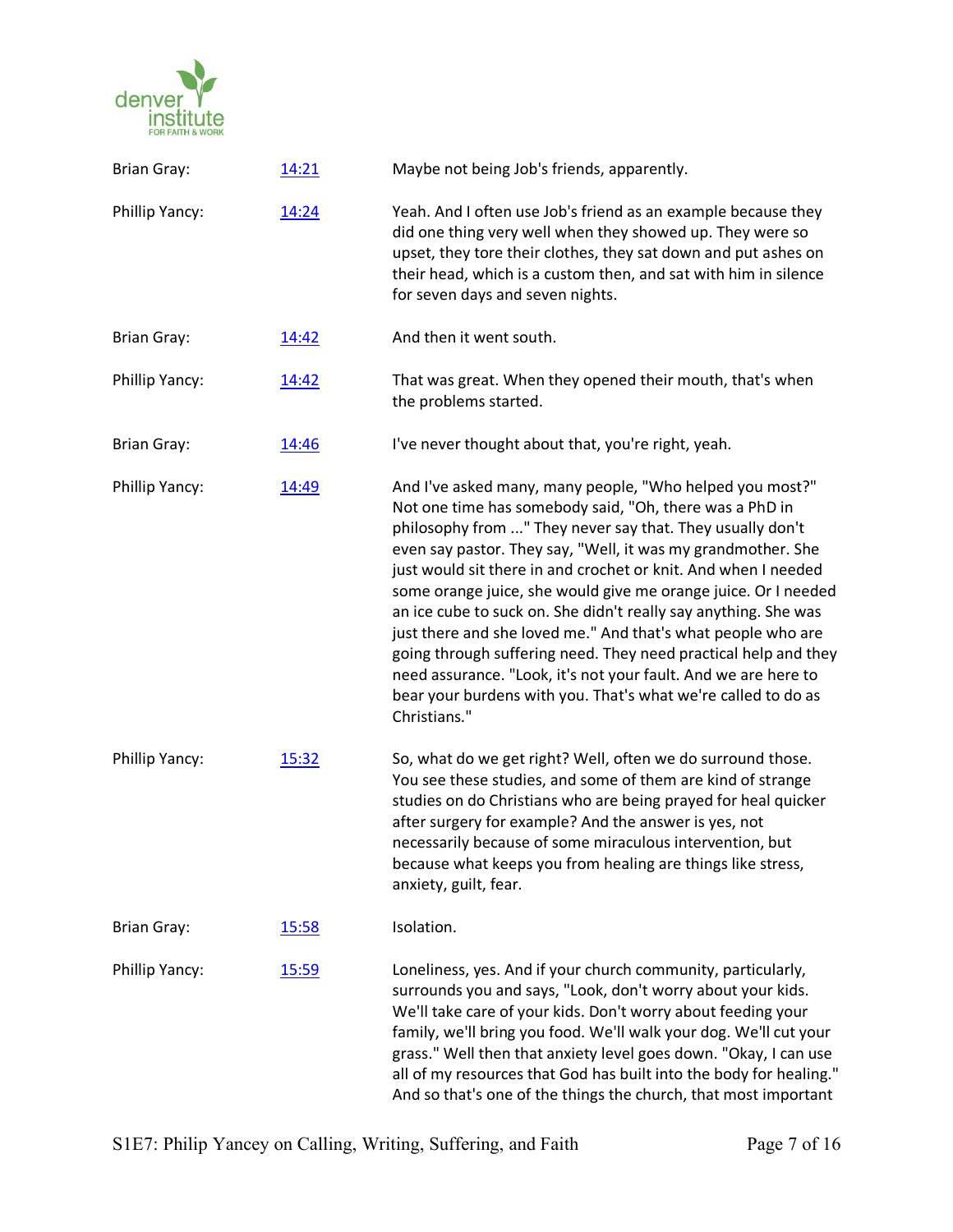

|                    |              | thing maybe, that the church does right. What we do wrong is<br>we come up with these theories like Job's friends. "Here's why it<br>happened." And we just talk too much and pretend like there's<br>an answer when there's not.                                                                                                                                                                                                                                                                                                                                                                                                                                                                                                                                                                                                                                                                       |
|--------------------|--------------|---------------------------------------------------------------------------------------------------------------------------------------------------------------------------------------------------------------------------------------------------------------------------------------------------------------------------------------------------------------------------------------------------------------------------------------------------------------------------------------------------------------------------------------------------------------------------------------------------------------------------------------------------------------------------------------------------------------------------------------------------------------------------------------------------------------------------------------------------------------------------------------------------------|
| <b>Brian Gray:</b> | 16:36        | Philip, as you were talking, I felt like I heard in the response, as<br>we get these things right as the church, or as the people of God,<br>in essence those are responses of grace. And I see these two<br>things that we've talked  The two themes in your writings. I<br>just feel like they predominate, these ideas of suffering and this<br>idea of grace. Tell us about  It's obvious in your book titles,<br>that grace shows up. From your own personal journey, how did<br>this theme of grace emerge for you personally and take so much<br>space in your public reflection?                                                                                                                                                                                                                                                                                                                |
| Phillip Yancy:     | 17:14        | Funny you had mentioned that. I was invited a few years ago to<br>give a lecture at the University of Virginia, and they said, "You<br>can stay in the bedroom where Thomas Jefferson used to stay."<br>"Okay, I'll do it." And then they said, "Okay, we need a title." I<br>say, "Oh, but it's a couple of years in advance." "Well, just come<br>up with something." "Okay." So I gave them the title, Two<br>Themes That Haunt Me. And then as time grew closer, "I got to<br>come up with two themes here." And those are the two<br>themes.                                                                                                                                                                                                                                                                                                                                                       |
| <b>Brian Gray:</b> | 17:47        | Those are the two themes?                                                                                                                                                                                                                                                                                                                                                                                                                                                                                                                                                                                                                                                                                                                                                                                                                                                                               |
| Phillip Yancy:     | 17:47        | Yeah, suffering and grace.                                                                                                                                                                                                                                                                                                                                                                                                                                                                                                                                                                                                                                                                                                                                                                                                                                                                              |
| <b>Brian Gray:</b> | 17:49        | I called Virginia behind your back.                                                                                                                                                                                                                                                                                                                                                                                                                                                                                                                                                                                                                                                                                                                                                                                                                                                                     |
| Phillip Yancy:     | <u>17:51</u> | There you go. There you go. So suffering, I explained the<br>background there. Grace, that's another thing that my church<br>got wrong. So much of my writing, I suppose, is in reaction to<br>almost a feeling of betrayal here. The church is invested with<br>this unbelievable message of God's grace and God's limitless<br>love for humanity. And yet I grew up thinking of God as the<br>policemen about to smash me. And it was hard to project a<br>feeling like love onto the image of God that I came away with<br>from childhood. But I did taste grace in several ways. It started<br>not in theological ways. I was fed up to here with church talk.<br>But I credit three things that really brought me back to faith.<br>Those were classical music. I play the piano and have a pretty<br>massive collection of classical music, nature, the beauties of<br>nature, and romantic love. |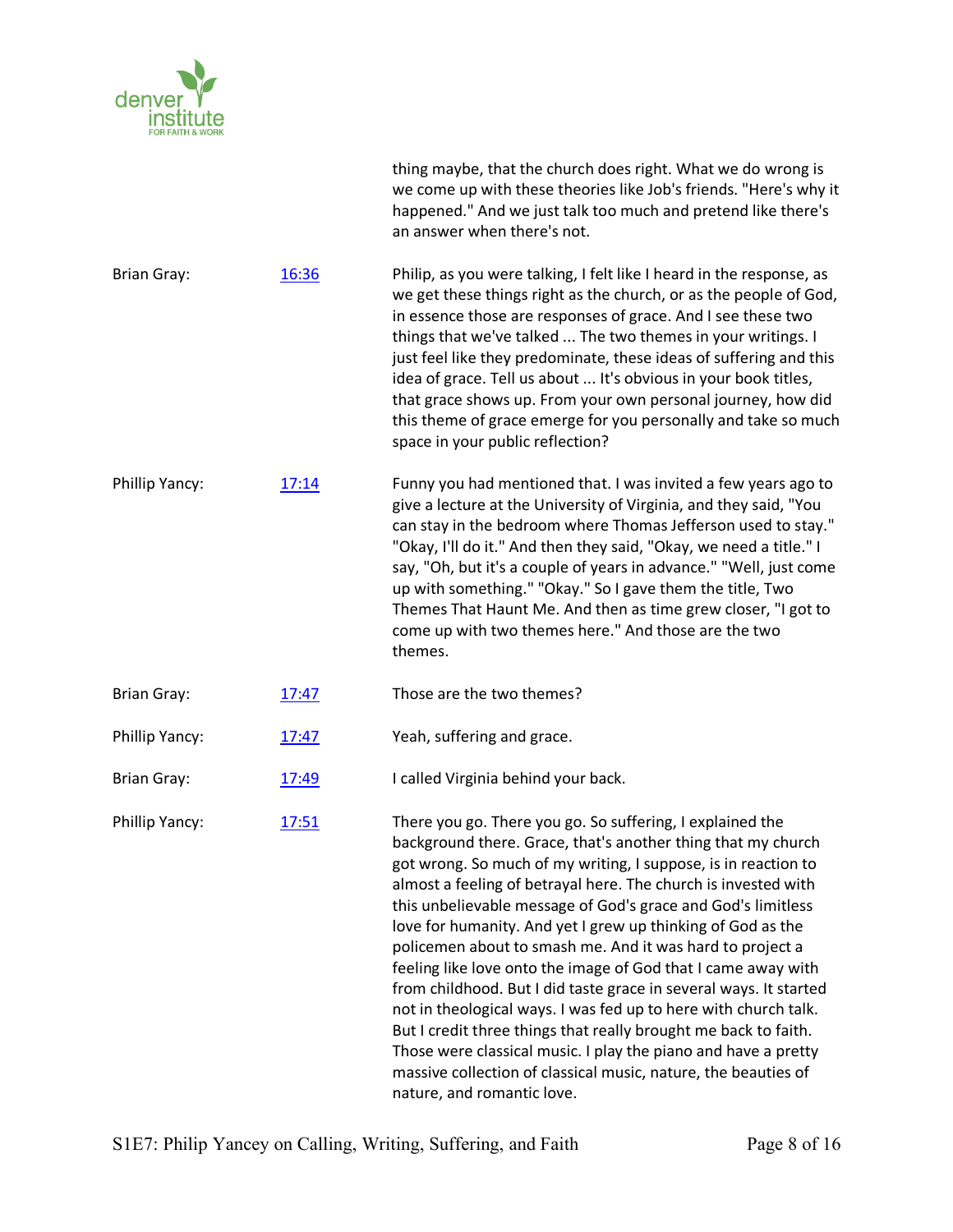

| Phillip Yancy: | 19:02        | And those three things softened. I had a very hard exterior at<br>that point, very resistant, because the people in the church kept<br>thinking, "God's going to smash you. God's going to break you."<br>And I kept waiting, "Yeah, try it." And I later learned God isn't<br>into smashing. God is into seducing, I would say, alluring. And<br>when you taste that first gulp of grace, that it's not about being<br>good, it's not about being perfect. It's not about trying to get<br>the angry God to be a little less angry. It's about a God whose<br>essence is love. God is love. Not God loves. God is love. He can't<br>help loving and the that's the foundation of the universe. And<br>how did I miss that? And how does the church sometimes miss<br>that? |
|----------------|--------------|-----------------------------------------------------------------------------------------------------------------------------------------------------------------------------------------------------------------------------------------------------------------------------------------------------------------------------------------------------------------------------------------------------------------------------------------------------------------------------------------------------------------------------------------------------------------------------------------------------------------------------------------------------------------------------------------------------------------------------------------------------------------------------|
| Phillip Yancy: | 19:57        | Because that's not our reputation always. Often, in society<br>around us, we're seen as these self-righteous people who are<br>holier than thou. That's the phrase, but it's not about whether<br>I'm holier than thou, it's how I am with God. I'm not as holy as<br>thou and I don't have to be. The price has been paid and I am<br>invited, adopted, is the word that Paul uses. I'm adopted into<br>the family of God and God can actually live in me. And when I<br>started exploring the concept of grace, I realize how un-grace-<br>filled our world is.                                                                                                                                                                                                           |
| Phillip Yancy: | 20:38        | It's a world of competition. It's a world of rankings, it's a world<br>of division. Need I say that in today's climate. As we grow more<br>and more divided, politics, economics. There's little grace in<br>those kinds of things. Bank will you money. Stop paying the<br>money if you get sick, the bank will come and take your car,<br>your house, your motorcycle, whatever. Politics is an adversary<br>sport. We just went through a political season. There's no grace<br>in those ads. It's distorted slander, basically. One candidate and<br>the other candidate back and forth. It's an adversary sport.                                                                                                                                                       |
| Phillip Yancy: | 21:22        | And we live in a tough, dog eat dog world. It is the nature of this<br>world. You bomb my country, we bomb you back. And that is<br>the climate in which Jesus came. And he said, "No, let me tell<br>you something else. That's not the way the world is. It's not the<br>way the universe is. It's not the way my father is in. And in fact,<br>my father has the sun shine on the good people and the bad<br>people alike. As the rain to fall, good and bad. I didn't come for<br>the good people. I came for the sinners. I didn't come for the<br>well people, I came for the sick people."                                                                                                                                                                           |
| Phillip Yancy: | <u>21:56</u> | And he turned upside down the people who we tend to rank<br>highly and the people  I went through Jesus' life. And the                                                                                                                                                                                                                                                                                                                                                                                                                                                                                                                                                                                                                                                      |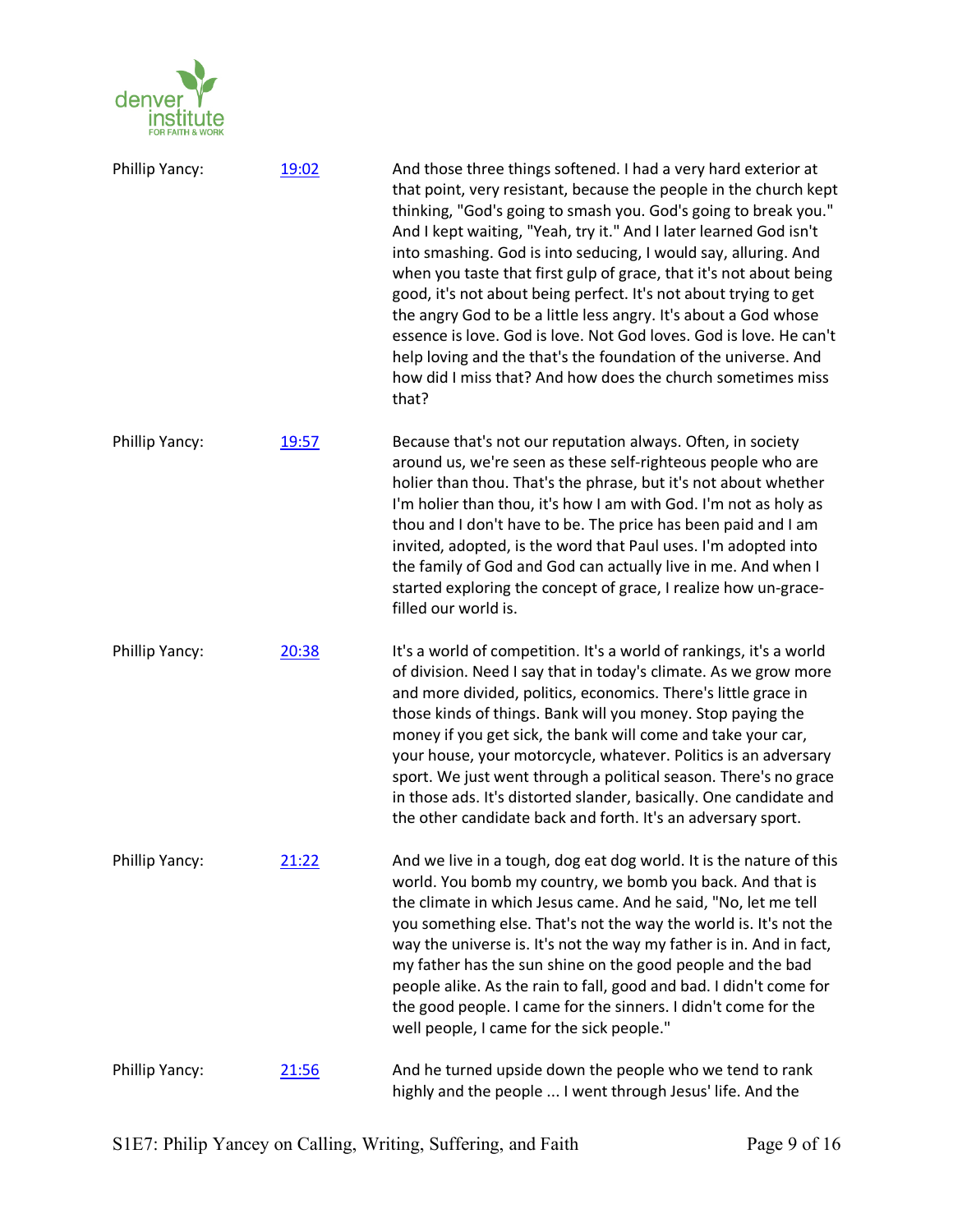

|                    |       | people who are the most miserable failures, moral outcasts, bad<br>citizens, prodigal sons, these are the ones who are the heroes of<br>his parables. It was the uptight, religious good citizen people<br>who were so threatened by Jesus and eventually killed him. And<br>that's an incredible message that our world needs, because<br>we're so tightly run by what counts is how beautiful you are.<br>And what counts is how much money you make, what kind of<br>school you went to. We got all of these ways of ranking. And<br>then the church has its own ways of ranking. "Oh, you're one of<br>these people, not those." And Jesus cuts right through all of that<br>and says, "Compared to God, none of you rank. But do you<br>know what? You do, because God found a way to accept you." |
|--------------------|-------|---------------------------------------------------------------------------------------------------------------------------------------------------------------------------------------------------------------------------------------------------------------------------------------------------------------------------------------------------------------------------------------------------------------------------------------------------------------------------------------------------------------------------------------------------------------------------------------------------------------------------------------------------------------------------------------------------------------------------------------------------------------------------------------------------------|
| <b>Brian Gray:</b> | 22:55 | I've kind of sensed, I've wondered as soon to be the case as I've<br>heard your reflections on  Read your reflections, and heard<br>some in conversation, on I think what you've called it, the toxic<br>fundamentalism even that you grew up in, part of the<br>graciousness theme seems like a response to some of those<br>wrong answers that you were handed at the very beginning.                                                                                                                                                                                                                                                                                                                                                                                                                 |
| Phillip Yancy:     | 23:20 | Right. And race would be one of them. I grew up just as the civil<br>rights movement was getting underway in Atlanta, Georgia.<br>Martin Luther King Jr, was our most famous citizen. But in those<br>days, notorious would be a better word. And they didn't claim<br>it. They put him in jail. And my church actually had, I still have a<br>card that's the deacons printed up. And if a person of color tried<br>to enter the church, they would give them this card that said,<br>"We know you're not here to worship. You're here to cause<br>trouble, you're not welcome here." And they would bar them at<br>the door, just because of the color of their skin.                                                                                                                                 |
| Phillip Yancy:     | 24:00 | And they had their own little bad exodesis reasons for it that<br>they would quote the Bible. And if you  I just am astonished<br>frankly, that there are any African Americans who are Christian.<br>It's a sign of-                                                                                                                                                                                                                                                                                                                                                                                                                                                                                                                                                                                   |
| <b>Brian Gray:</b> | 24:18 | Grace.                                                                                                                                                                                                                                                                                                                                                                                                                                                                                                                                                                                                                                                                                                                                                                                                  |
| Phillip Yancy:     | 24:18 | -of grace. A sign of God's grace. I hear that people we used to<br>own now tend to be more religious than the descendants of the<br>owners. It's amazing. You watch the music awards and so many<br>of the African American musicians, "Thank my Lord and Savior<br>Jesus Christ." right and open. It's an amazing thing. And that<br>kind of proves Jesus' point. They saw through what we do to the<br>good news and they saw the good news itself.                                                                                                                                                                                                                                                                                                                                                   |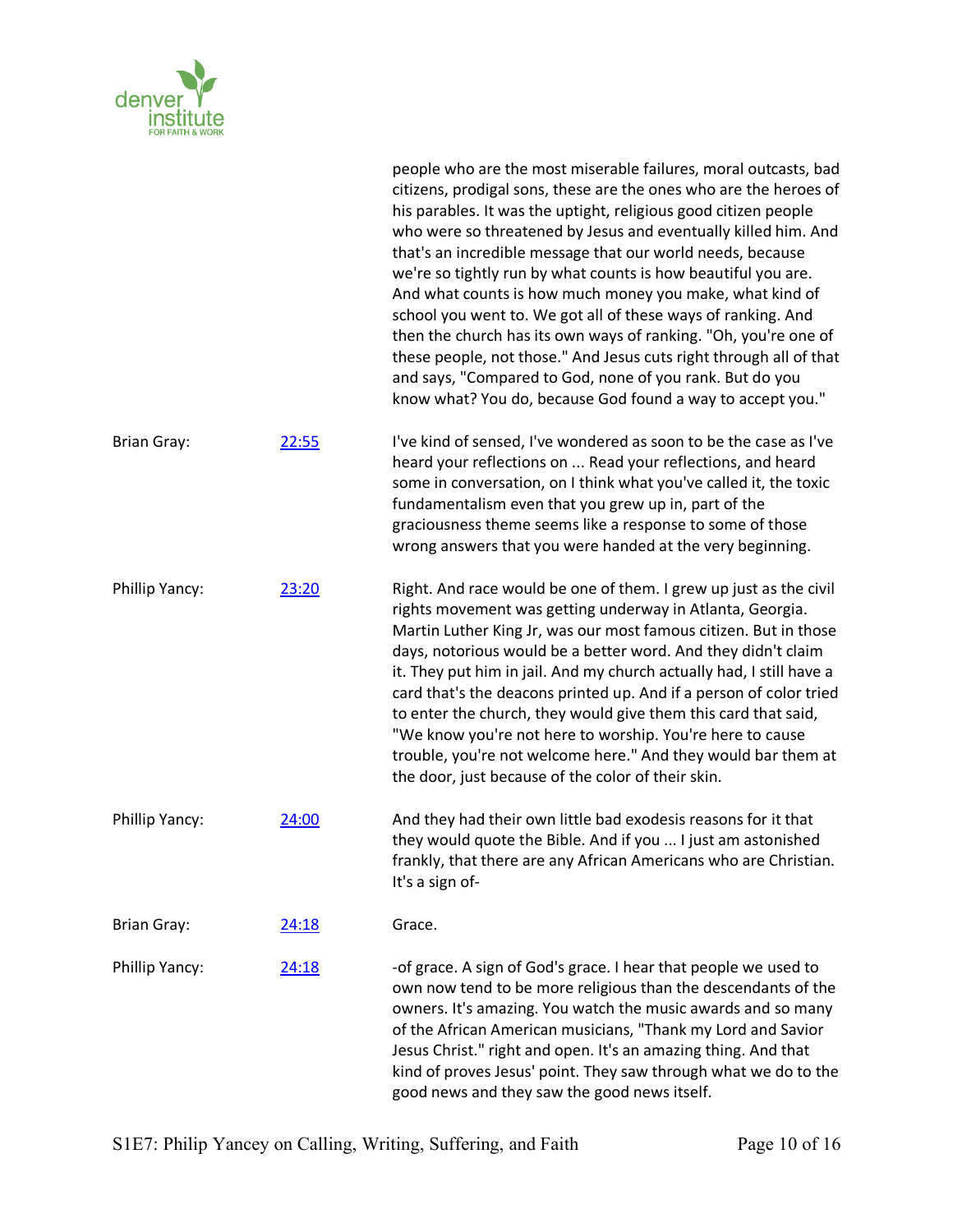

| <b>Brian Gray:</b> | 24:51 | You  Perhaps these ideas of suffering and grace, while these<br>are really feel like these strong themes, these twin themes that<br>you'd identify, the two themes that haunt you. Another one<br>that has been particular interest to me, I had a previous career<br>Maybe that phrase career flatters to deceive, but several<br>years of work in cardiovascular research, and your interest in<br>the intersection of faith and science has always been a curiosity.<br>I'd be curious, you mentioned Dr Paul Brand earlier. Talk a little<br>bit more about your relationship with him and how that  Was<br>that a response to, was that also fueling of your interest in the<br>intersection of faith and science? |
|--------------------|-------|-------------------------------------------------------------------------------------------------------------------------------------------------------------------------------------------------------------------------------------------------------------------------------------------------------------------------------------------------------------------------------------------------------------------------------------------------------------------------------------------------------------------------------------------------------------------------------------------------------------------------------------------------------------------------------------------------------------------------|
| Phillip Yancy:     | 25:31 | Actually, I was always interested in science. When I was in high<br>school, I wanted to be an entomologist.                                                                                                                                                                                                                                                                                                                                                                                                                                                                                                                                                                                                             |
| <b>Brian Gray:</b> | 25:37 | Oh, there you go.                                                                                                                                                                                                                                                                                                                                                                                                                                                                                                                                                                                                                                                                                                       |
| Phillip Yancy:     | 25:37 | I had a pretty impressive insect collection. I cringe as I look back<br>on it because I killed all these bugs in carbon tetrachloride and<br>pinned them to styrofoam.                                                                                                                                                                                                                                                                                                                                                                                                                                                                                                                                                  |
| <b>Brian Gray:</b> | 25:49 | I did the same when I was in school.                                                                                                                                                                                                                                                                                                                                                                                                                                                                                                                                                                                                                                                                                    |
| Phillip Yancy:     | 25:50 | But I learned a lot. In fact, I won a scholarship and spent one<br>summer working at the Center for Disease Control, which was<br>then called the Communicable Disease Center. And I thought,<br>"That's what I'm going to do. I'm going to spend my life<br>collecting insects." But Dr. Brand was a person who put<br>together the world for me because he was  He said, "If you<br>take a telescope and look at the stars," which we have plenty of<br>in Colorado here that are visible, and then you take an electron<br>microscope, which he had in his laboratory, and you look at<br>atoms and electrons, you see the same thing.                                                                               |
| Phillip Yancy:     | 26:34 | You see these swirling, spiral nebulae both places. And he said,<br>"The hand of the Creator is all through the universe." And then<br>we eventually did two books on the human body, which I've<br>been redoing. They've been out for three or four decades, and<br>so the science has changed a lot. And I have just completed a<br>project that will come out with InterVarsity Press next year, a<br>book called, Fearfully And Wonderfully. And I told the people at<br>this Evangelical Theological Society, "Where are your<br>scientists?"                                                                                                                                                                      |
| <b>Brian Gray:</b> | 27:10 | Oh, for sure.                                                                                                                                                                                                                                                                                                                                                                                                                                                                                                                                                                                                                                                                                                           |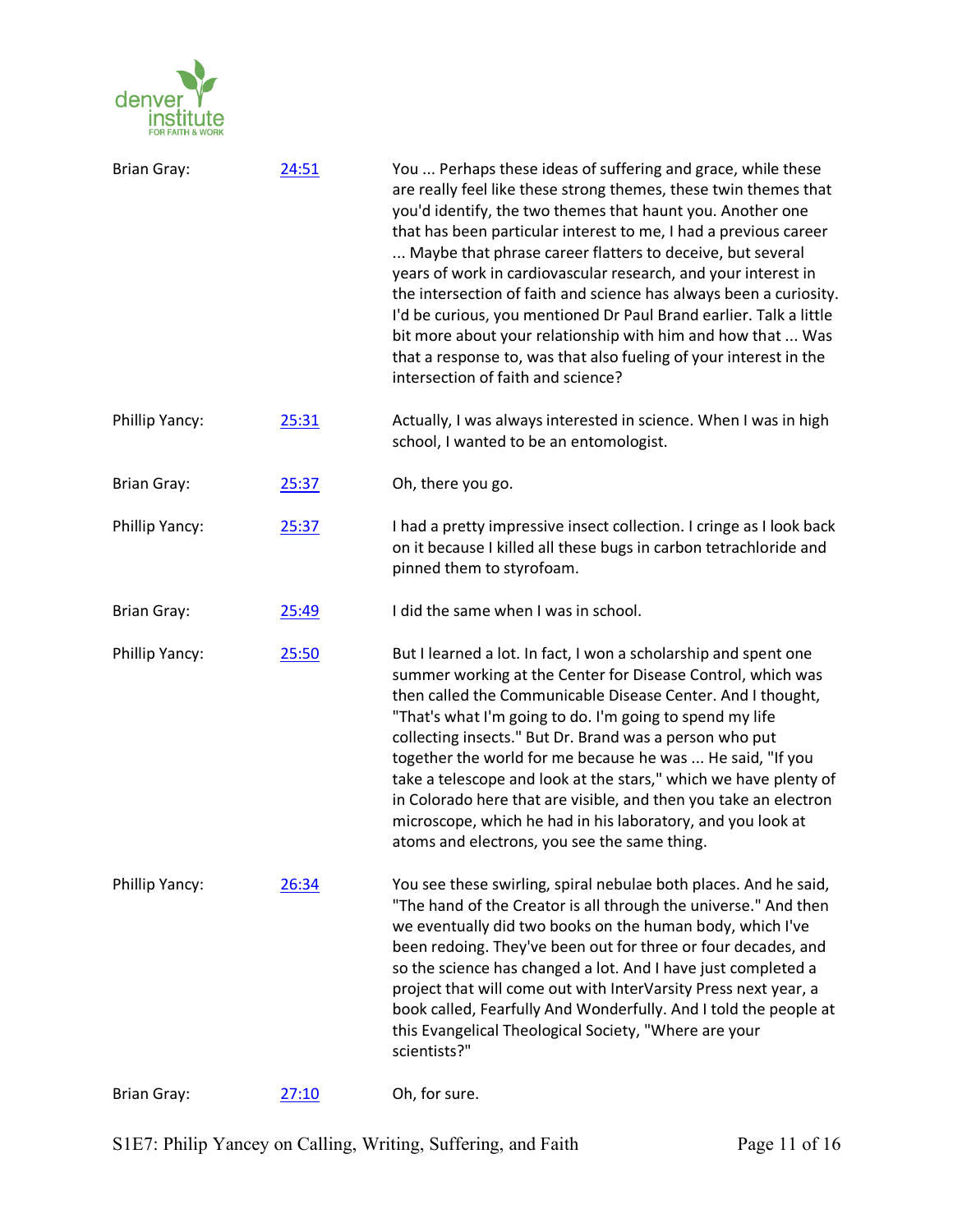

| Phillip Yancy:     | 27:10        | I look at the theology books, and you'll open up what is God<br>like? Omniscient, omnipotent, omnipresent, these big words.<br>Wait a minute, step back. The most obvious thing about God is<br>that he's a brilliant designer and artist, unbelievable. And I just<br>finished reading The Life of Birds by Richard Attenborough, and<br>I just told them some stories about birds. It's just amazing the<br>design that is built in. Like these little prairie chickens, prairie<br>hens, quail, they lay 14 eggs, so one a day, 14 days. But they all<br>have to hatch on the same day or otherwise, the ones that are<br>hatching first and hatching last are food for predators.                                                                                                                |
|--------------------|--------------|------------------------------------------------------------------------------------------------------------------------------------------------------------------------------------------------------------------------------------------------------------------------------------------------------------------------------------------------------------------------------------------------------------------------------------------------------------------------------------------------------------------------------------------------------------------------------------------------------------------------------------------------------------------------------------------------------------------------------------------------------------------------------------------------------|
| <b>Brian Gray:</b> | 28:03        | Sure.                                                                                                                                                                                                                                                                                                                                                                                                                                                                                                                                                                                                                                                                                                                                                                                                |
| Phillip Yancy:     | 28:03        | So they have this little pecking going on inside the shell, like 100<br>times a second. And then the other little embryonic chicks<br>inside the egg listen to that. And then they adjust their<br>development so that they're all born on the same day, even<br>though each one is born on a different day over 14 days. That's<br>amazing. How can you possibly come up with that? And that's<br>one incident of hundreds in that book. Now, Richard<br>Attenborough, as far as I know, doesn't credit the designer, but I<br>do. And we have done some pretty impressive things as human<br>beings, but if you just look at nature, oh my goodness, that what<br>goes on, while I said that last sentence, our bodies created 17<br>million red blood cells. 17 million. It happens all day long. |
| Phillip Yancy:     | 28:55        | Just the fact that we can speak, the billions of synapses going on<br>in our brain to allow me to come up with a sentence that makes<br>sense. Some of them do, some of them don't, but they all<br>involve a lot of synapses. Dr. Brand opened up for me the book<br>of nature. I've been connected with a group called BioLogos<br>which works with putting together science and faith. And there<br>are so many people who were raised in church backgrounds,<br>and they hit the university and they run into scientists who<br>aren't believing and they have no basis, they have no<br>understanding of how to put those two together. And so they<br>just [crosstalk 00:29:36]                                                                                                                |
| <b>Brian Gray:</b> | <u>29:35</u> | So they lose their faith. Yeah, that's right.                                                                                                                                                                                                                                                                                                                                                                                                                                                                                                                                                                                                                                                                                                                                                        |
| Phillip Yancy:     | 29:37        | Yeah, they do. And I just cringe because that's one of the things<br>that brought me back to God. I wanted to know the artist who<br>came up with a peacock feather. As you see these peacocks,<br>what these birds do just to attract a mate. What we humans do                                                                                                                                                                                                                                                                                                                                                                                                                                                                                                                                     |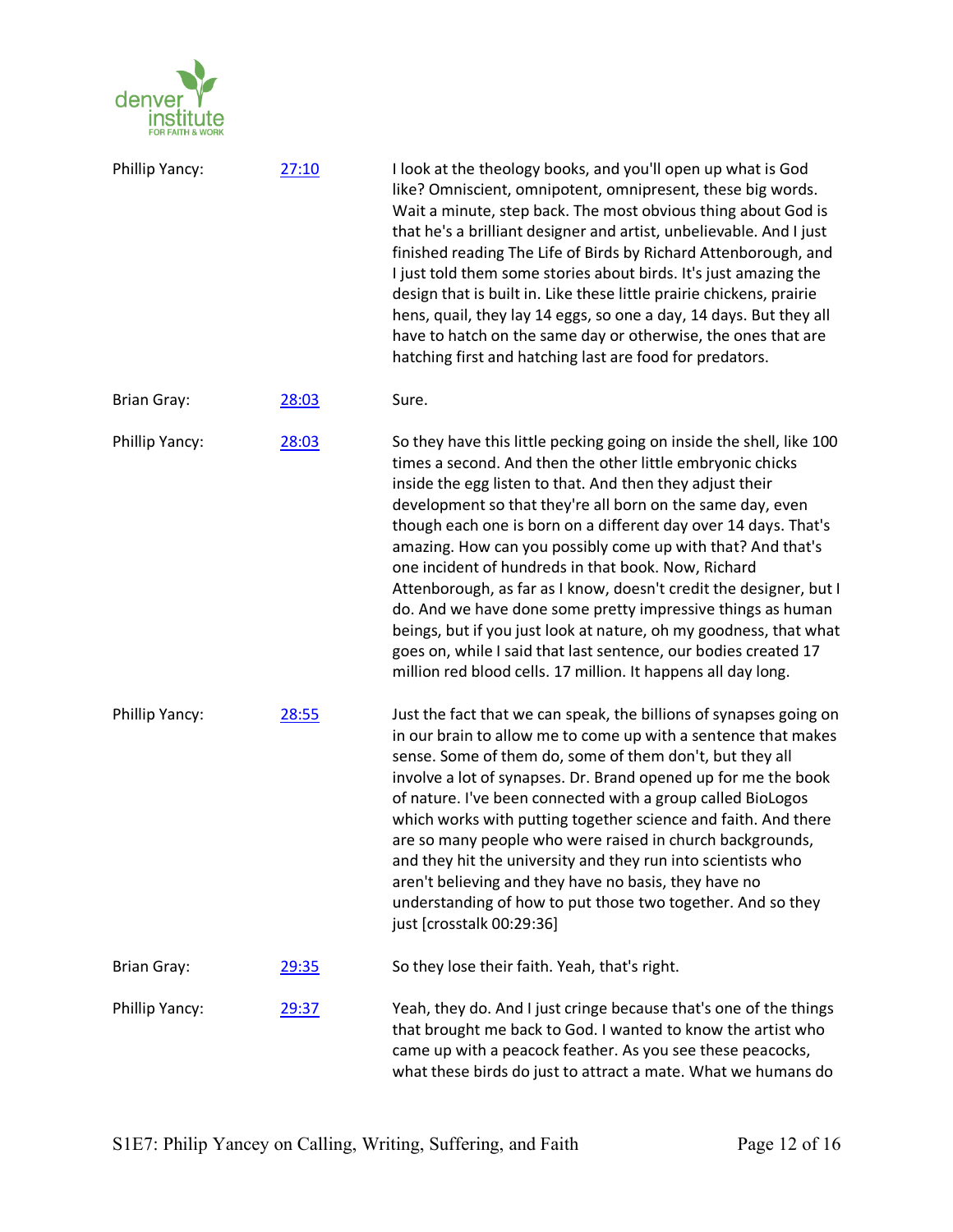

|                    |       | is pretty impressive, but it's more impressive in the natural<br>world, frankly.                                                                                                                                                                                                                                                                                                                                                                                                                                                                                                                                                                                                                                                                                              |
|--------------------|-------|-------------------------------------------------------------------------------------------------------------------------------------------------------------------------------------------------------------------------------------------------------------------------------------------------------------------------------------------------------------------------------------------------------------------------------------------------------------------------------------------------------------------------------------------------------------------------------------------------------------------------------------------------------------------------------------------------------------------------------------------------------------------------------|
| Dustin Moody:      | 30:05 | Phil, I'm curious, as we close out our time, you've written<br>prolifically over the past several decades. I'd be curious, in your<br>opinion, what are the works that are the most important to you<br>and why?                                                                                                                                                                                                                                                                                                                                                                                                                                                                                                                                                              |
| Phillip Yancy:     | 30:18 | Well, the funny thing is if I ranked my favorite books, it would<br>be the complete upside down of the bestselling books.                                                                                                                                                                                                                                                                                                                                                                                                                                                                                                                                                                                                                                                     |
| Dustin Moody:      | 30:28 | That's okay. That's why we ask.                                                                                                                                                                                                                                                                                                                                                                                                                                                                                                                                                                                                                                                                                                                                               |
| Phillip Yancy:     | 30:32 | The bestselling books would be What's Amazing About Grace,<br>and The Jesus I Never Knew, and Where's God When It Hurts?<br>They've all done very well.                                                                                                                                                                                                                                                                                                                                                                                                                                                                                                                                                                                                                       |
| <b>Brian Gray:</b> | 30:39 | My mom has all 300 [crosstalk 00:30:41]                                                                                                                                                                                                                                                                                                                                                                                                                                                                                                                                                                                                                                                                                                                                       |
| Phillip Yancy:     | 30:41 | Oh great, all right.                                                                                                                                                                                                                                                                                                                                                                                                                                                                                                                                                                                                                                                                                                                                                          |
| <b>Brian Gray:</b> | 30:42 | She says, hello this evening.                                                                                                                                                                                                                                                                                                                                                                                                                                                                                                                                                                                                                                                                                                                                                 |
| Phillip Yancy:     | 30:43 | I like her. My favorites up at the very top would be Soul<br>Survivor, and that's because I got to write about the people who<br>formed me, 13 different people. They're not all Christians,<br>actually. Mahatma Gandhi is one of them. Martin Luther King<br>was one of them. And they're not necessarily the kind you find<br>on every evangelical bookshelf, but these were the people who<br>formed me. It was such a healthy exercise to write about my<br>heroes and how I am different. I envy that for anyone to be able<br>to sit down, and in my case, spend a year thinking about why<br>am I different? who made that difference? And what do they do<br>to change me? And then books that show more of my personal<br>struggle, Reaching For The Invisible God. |
| <b>Brian Gray:</b> | 31:37 | That's my favorite. That is my favorite. It says something.                                                                                                                                                                                                                                                                                                                                                                                                                                                                                                                                                                                                                                                                                                                   |
| Phillip Yancy:     | 31:40 | Because it's that whole, don't just take the propaganda. How<br>does it work? People talk about a personal relationship with<br>God, God's invisible. How do I know if he's listening or not?<br>These are the issues that I struggle with, and again, I am blessed<br>to be able to write about those struggles and it's gratifying to<br>hear other people have the same struggle. I don't know that                                                                                                                                                                                                                                                                                                                                                                        |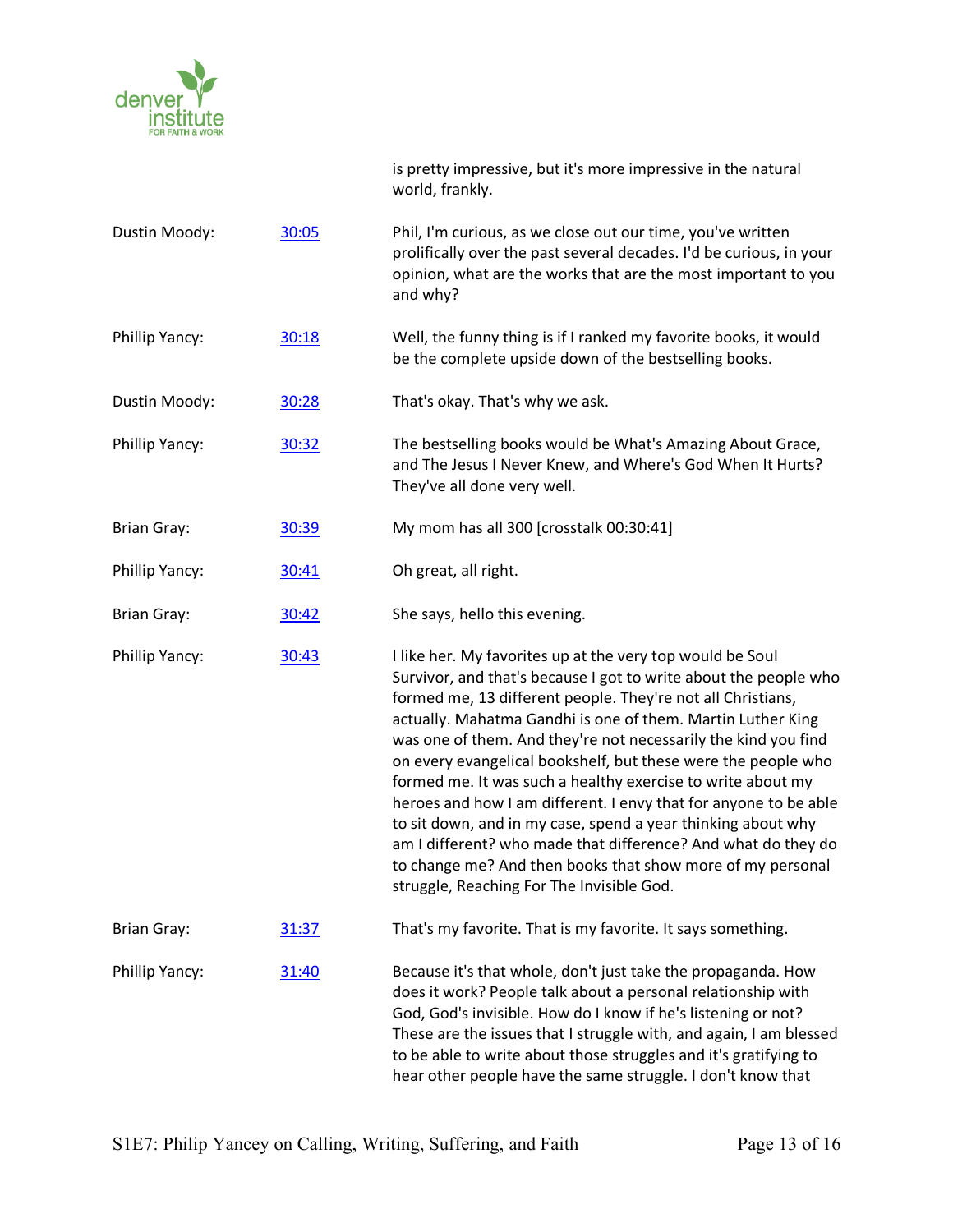

when I'm writing it. I think, "Maybe I'm the only one," but I have to keep writing. So those would be my two favorites.

Brian Gray: 32:12 Maybe as a closing thought, Dustin from both of us, is if we could commend, from our own opinion, if we could commend one of Philip's books that we would encourage people to read, what would it be and why? Mine would be Reaching For The Invisible God. I think I mentioned to you before, I was slackjawed at this idea of God being shy, or this idea of a God not being the God of some of the worship songs we were singing in church. I just want to slow dance with Jesus and whatnot. It's like I don't know how to slow dance with Jesus. I can't even find him.

Dustin Moody: 32:47 I don't really want to.

Brian Gray: 32:48 Yeah, that would feel quite awkward. And there was so much permission for me in that to explore, for me, doubt as an aspect of my faith. Not the absence of my faith. And I feel like that is incredibly timely, particularly for younger believers who find themselves a little off put by some of the current expressions of church as they've known it, and they start to jettison some of the traditional understandings of God along with it. And I think that is a wonderful conversational partner. So that's the book I would commend. Dustin?

Dustin Moody: 33:24 Yeah, mine would be Prayer: Does It Make Any Difference? Prayer has always been a struggle for me. Phillip, I know you said you were the worst prayer. I would compete with you, unfortunately.

Phillip Yancy:  $\frac{33:34}{2}$  Time for you to write a book, Dustin.

Dustin Moody: 33:35 No, you already did. But no, it, it helped reframe my thinking about why prayer was so hard, but also it's our attempt to help or gain God's perspective.

Phillip Yancy: 33:49 Right.

Dustin Moody: 33:49 I read that shortly after I came back from hiking in Yosemite, and you have an illustration of God is on the mountain in our prayer. It's him. I'm going to butcher this illustration, but looking down, seeing everything that the hiker can't see. And that is just such a helpful way of me to enter into prayer that it didn't have before.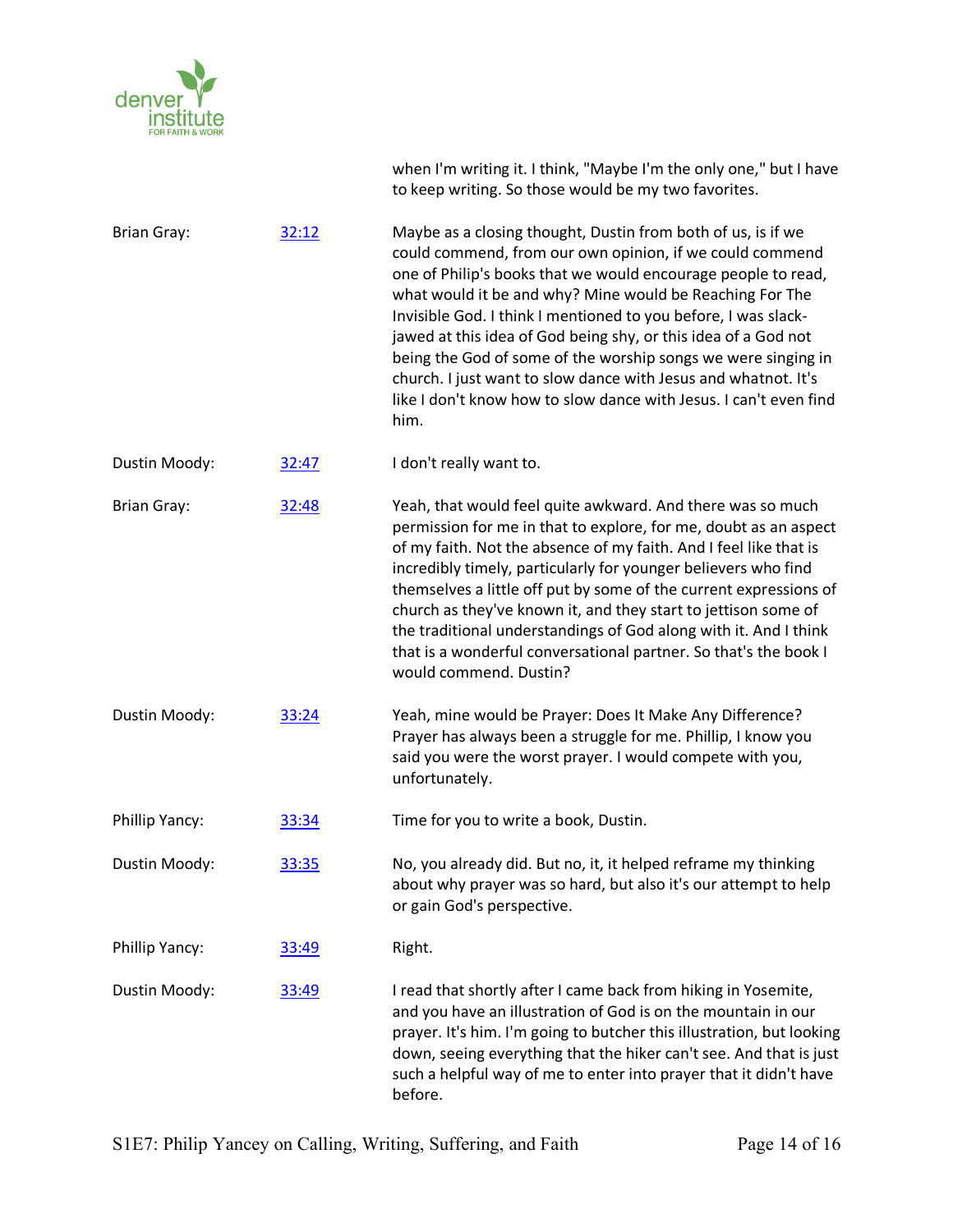

| Phillip Yancy:     | 34:12 | Yeah, well, Colorado taught me that. It's an actual experience. I<br>realized I was praying as one of the tiny little dots down in the<br>valley, down in the bowl. And I thought I had no clue what was<br>going on, which was God's message to Job. "Job if you only<br>knew what was going on."                                                                                                                                                                                                                                                                                                                                                                                                                                                                                                                           |
|--------------------|-------|------------------------------------------------------------------------------------------------------------------------------------------------------------------------------------------------------------------------------------------------------------------------------------------------------------------------------------------------------------------------------------------------------------------------------------------------------------------------------------------------------------------------------------------------------------------------------------------------------------------------------------------------------------------------------------------------------------------------------------------------------------------------------------------------------------------------------|
| Dustin Moody:      | 34:31 | Where were you? Where were you?                                                                                                                                                                                                                                                                                                                                                                                                                                                                                                                                                                                                                                                                                                                                                                                              |
| Phillip Yancy:     | 34:33 | "Where were you when I laid the foundations of the earth?"<br>Yeah, I look at that speech and to me it's like, "Okay, Job, you<br>don't like the way I'm running the world. Let's compare<br>resumes, you and I, and I go first." That incredible speech of<br>nature where God's saying, "Look, here's what I've done. Next,<br>what have you done Job?" I repented, and just dust and ash. I<br>have no idea what I spoke.                                                                                                                                                                                                                                                                                                                                                                                                 |
| <b>Brian Gray:</b> | 34:57 | Well, those are gifts. We're thankful, and certainly we would<br>commend those to our listeners from our perspective.                                                                                                                                                                                                                                                                                                                                                                                                                                                                                                                                                                                                                                                                                                        |
| Dustin Moody:      | 35:03 | Yeah, we've mentioned several of Philip books on the podcast.<br>We'll have those all linked on the show notes. And considering<br>that this comes out in December, all of those would be great<br>stocking stuffers. So if you're in the mood for looking for gifts<br>for your loved ones, check out our website once the show notes<br>go live. I also want to take an opportunity, Brian, to plug the<br>5280 Fellowship. If you're hearing conversations happening in<br>the background, we're going to finish this podcast and move<br>into dinner with Phillip and his wife Janet, and that is an<br>opportunity that doesn't come along too many times with city<br>leaders and influential people in Denver. And that's what you<br>get out of the 5280 Fellowship. Brian, tell us a little bit more<br>about that. |
| <b>Brian Gray:</b> | 35:40 | Yeah, just simply, it's a nine month spiritual formation and<br>professional development program for early to mid-career<br>professionals to help them reintegrate, as they belong together,<br>some of these ideas of work, and calling, and faithful cultural<br>engagement, faithful presence within culture to understand<br>work is a place where God meets us and allows us to worship<br>him and to be formed into his image and likeness, and to<br>faithfully serve, to be servants of society. So yeah, this evening,<br>a small group of our fellows will see our dinner with Philip and<br>Janet, which is a gift. We're really appreciative. We're just trying<br>to learn from city leaders who think, well, yeah, about their<br>place in society.                                                            |